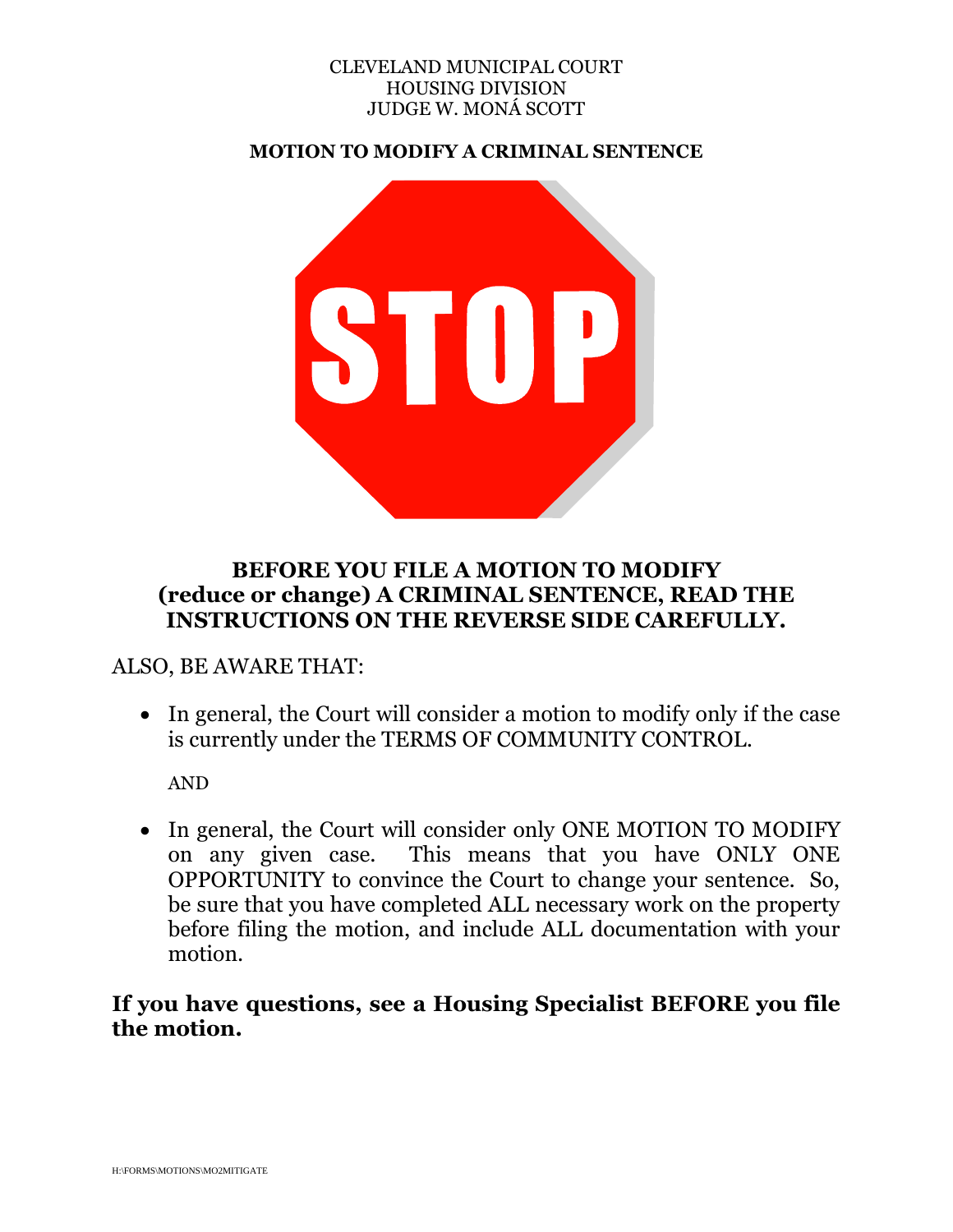#### **Instructions for Filing a Motion to Modify a criminal sentence:**

- **1.** Attached is a blank "Motion to Modify" form. This form is provided by the Court as a courtesy. You are not required to use this form; however, the form is designed to ensure that you supply the Court with the information it will need to rule on your motion.
- **2. Fill out the Motion to Modify form completely**, filling in all of the applicable blanks. If you need help filling out the form, you may ask a Housing Court Specialist. Their offices are located on the 13th floor of the Justice Center.
- **3.** Attach to the motion **all** evidence you would like the Court to consider, including receipts and photographs. **Do not assume that you will have a hearing or another chance to submit additional evidence.** The Court may review the motion and rule on it without a hearing.
- **4.** Before you file it, make **3 copies** of the completed motion with all attachments. One copy is for the Judge, one is for the City's attorney, and one is for your records.
- **5.** Serve a copy of the completed motion on the attorney for the City of Cleveland. You can mail the copy to the attorney, or deliver it by hand. Your motion, at the bottom, contains a place for you to verify that you have served it upon the City attorney. If you do not deliver a copy of the motion to the City attorney, and verify in your motion that you have done so, your motion may be dismissed.
- **6.** File the original completed motion with the Clerk of Court on the 3rd Floor of the Justice Center. There is a \$5 charge for filing a motion to modify.
- **7. Immediately after you file the motion, deliver a copy of the motion to Judge Scott's personal bailiff on the 13th floor.** The copy you deliver is called a "courtesy copy." Delivery of it ensures that the Court is aware of the filing of the motion.
- **8. FILING A MOTION TO MODIFY DOES NOT STAY THE EXECUTION OF SENTENCE IN YOUR CRIMINAL CASE.** Unless and until the motion is granted, you must make any payments you have been ordered to make, serve any jail time, and complete any other portion of the sentence which has been ordered.
- **9. The Court will notify you in writing of its decision on your motion.** Include your current address in your motion, so the court can notify you of its ruling.
- **10.** If you have questions, see a Housing Specialist BEFORE you file the motion.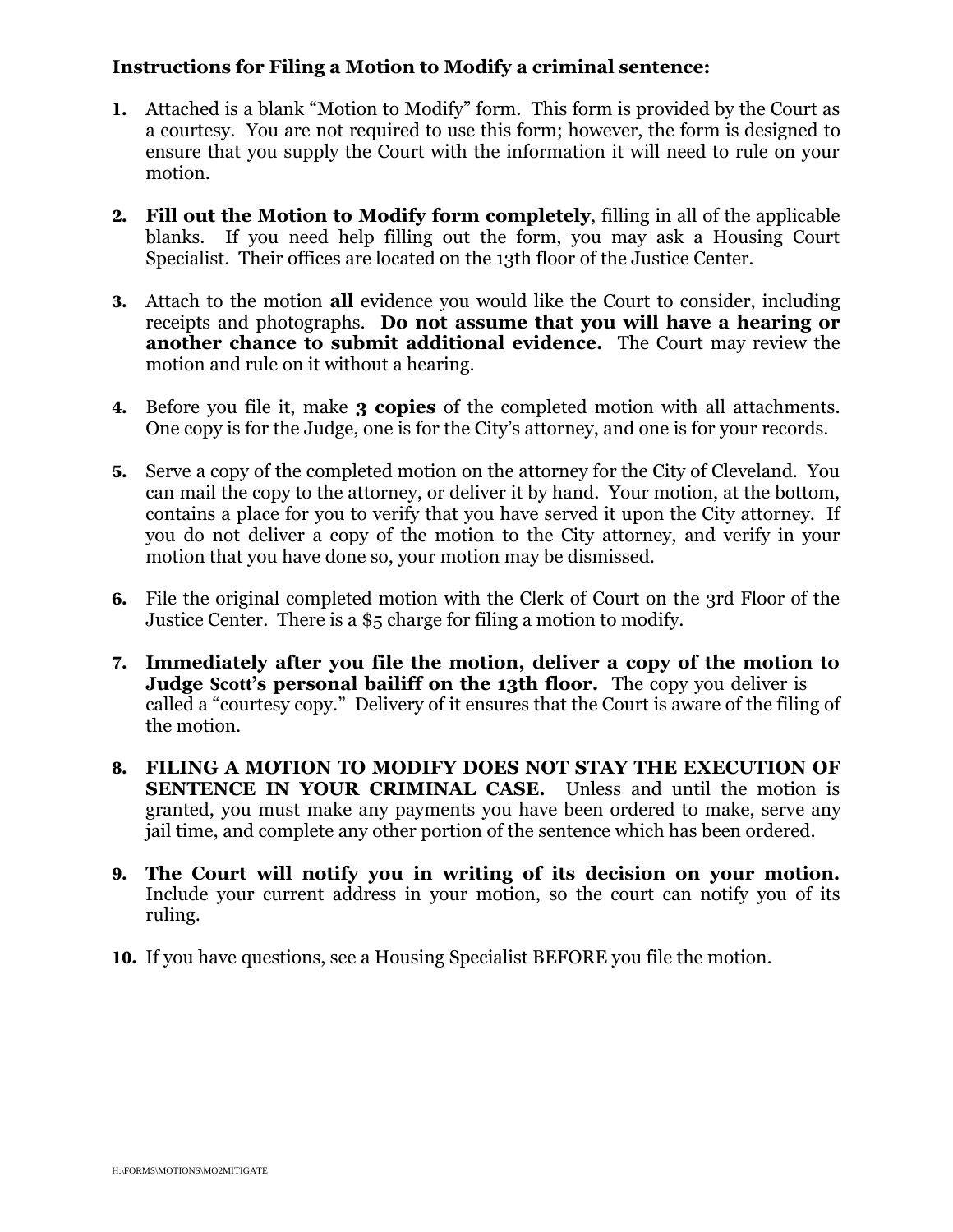# *CLEVELAND MUNICIPAL COURT HOUSING DIVISION CUYAHOGA COUNTY, OHIO*  W. MONÁ SCOTT*, JUDGE*

|    | <b>CITY OF CLEVELAND</b><br>Plaintiff(s)                                     |                                                     |  |
|----|------------------------------------------------------------------------------|-----------------------------------------------------|--|
|    | VS.                                                                          | CASE NO.                                            |  |
|    | Defendant(s)                                                                 | <b>MOTION TO MODIFY</b><br><b>COMMUNITY CONTROL</b> |  |
| 1. | I am the Defendant in this case.                                             |                                                     |  |
| 2. |                                                                              |                                                     |  |
|    |                                                                              |                                                     |  |
| 3. | I have paid \$_________ and/or served ______________ days in jail so far.    |                                                     |  |
| 4. | I received this sentence described for violations at the property located at |                                                     |  |
| 5. | This property is residential property/commercial property.<br>(circle one)   |                                                     |  |

6. I am asking this court to mitigate, or reduce, the sentence which was imposed, for the following reasons, which represent a change in circumstances since the day I was sentenced: I have attached all documentation I would like the court to consider. (*Attach copies of documents and other evidence you would like the court to consider, including receipts, permits, photographs, deeds, sale agreements, etc.*):